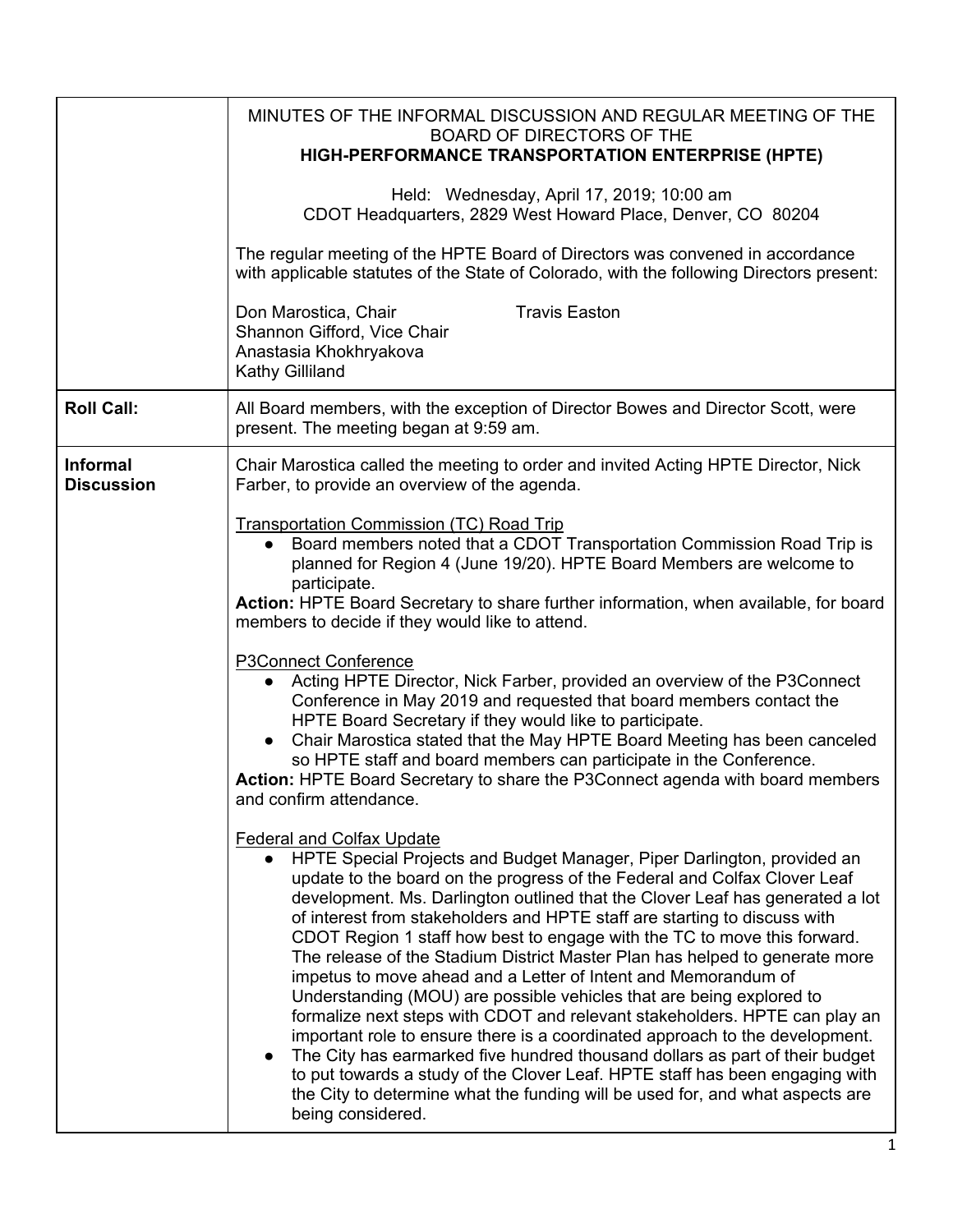|                                            | <b>Express Lane Master Plan (ELMP)</b><br>Acting HPTE Director, Nick Farber, highlighted that the Express Lane Master<br>Plan will have the traffic and revenue results in the summer and HPTE staff is<br>starting to discuss how best to engage the public. There will be four telephone<br>town halls in July (16/17th July). Mr. Farber requested that board members<br>from the relevant regions participate.                                                                                                                                 |
|--------------------------------------------|----------------------------------------------------------------------------------------------------------------------------------------------------------------------------------------------------------------------------------------------------------------------------------------------------------------------------------------------------------------------------------------------------------------------------------------------------------------------------------------------------------------------------------------------------|
| <b>Roll Call Regular</b><br><b>Meeting</b> | The Board did not break. The meeting reconvened at 10:24 am, all Board Members<br>were present, with the exception of Director Bowes and Director Scott.                                                                                                                                                                                                                                                                                                                                                                                           |
| <b>Public Comment</b>                      | There were no public comments.                                                                                                                                                                                                                                                                                                                                                                                                                                                                                                                     |
| <b>Acting Director's</b><br><b>Report</b>  | Acting HPTE Director, Nick Farber, provided an update to the board, which focused<br>on board retreat outcomes, including:<br>Active management of Express Lanes<br>A robust staffing plan to identify key gaps as HPTE moves from 68 miles of<br>operational Express Lanes to over 200                                                                                                                                                                                                                                                            |
|                                            | Task Order for the C-470 operations and maintenance contract<br>Toll Rate Setting Policy will be shared with the board in July<br>Governance committee established under Director Scott<br>Updating HPTE Procurement Guidelines, including unsolicited proposals and<br>$\bullet$<br>pre-development agreements. HPTE will share this with the board for<br>feedback before sending it out to the market for comment. This process will<br>help to ensure it is adequately robust.<br>Concession Agreements will be reviewed as part of the ELMP   |
| <b>Communications</b><br><b>Update</b>     | Acting Communications Director, Megan Castle, noted that the Denver Post has been<br>engaging with CDOT and HPTE staff following the distribution of the press release<br>highlighting HPTE's impact last month. Express Lane data related to revenue, usage,<br>and future plans has been shared.<br>Ms.Castle introduced Kristi Estes from CIG, who gave a presentation on the                                                                                                                                                                   |
|                                            | outcomes from the 'When It Matters Most' winter education campaign. Key highlights<br>included:                                                                                                                                                                                                                                                                                                                                                                                                                                                    |
|                                            | The campaign ran from February to March 2019 and included digital banner<br>ads, in-app ads, and social media posts. Resort media, posted on chairlift<br>panels in Vail, Breckinridge, and Copper Mountain, and further advertising in<br>Winter Park Resort was used to reach a target audience.<br>Social media posts reach: 2, 447,647 (advertising value \$14,500.48).<br>Increased traffic to the website - 63 percent increase compared to the<br>previous year.<br>Over two million impressions, which was 30 percent higher than planned. |
|                                            | Ms. Estes also mentioned to the board that HPTE had won an award for the fall<br>campaign from Public Relations Society of America. CIG will attend the event and let<br>board members know if it is a gold or silver award.                                                                                                                                                                                                                                                                                                                       |
| <b>Projects Update</b>                     | Acting HPTE Director, Nick Farber, and CDOT Chief Engineer, Josh Laipply, provided<br>an update to the board on construction progress on C-470, which included:                                                                                                                                                                                                                                                                                                                                                                                    |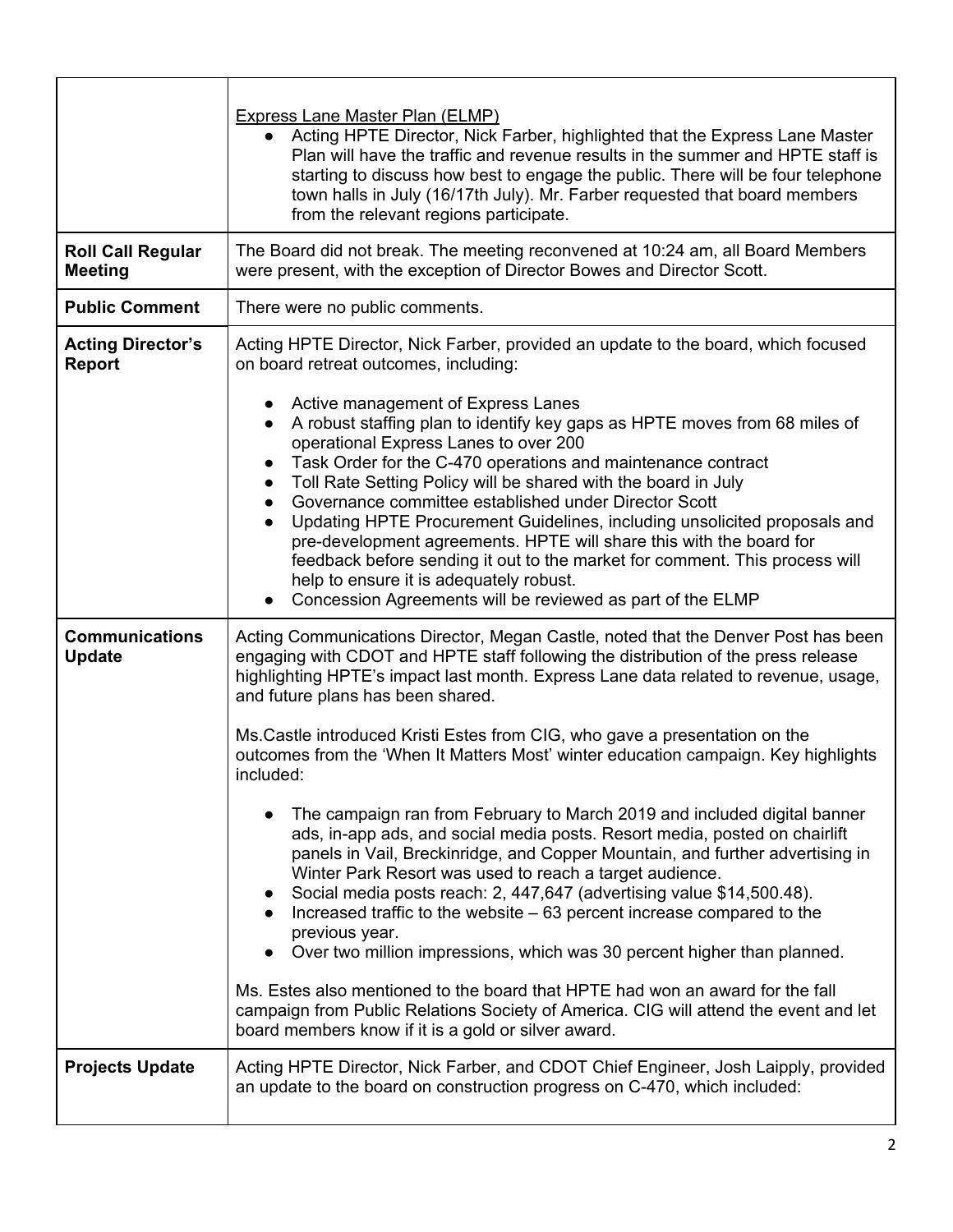|                           | CDOT entered into a settlement agreement (\$17.4 million, which included a<br>$\bullet$<br>revised baseline schedule) with Flatiron/AECOM.<br>August 1, 2019, is the deadline for the project to be complete. Financial<br>incentives are in place to encourage Flatiron/AECOM to meet the deadline.<br>The project team is working closely with the Flatiron/AECOM to help them<br>$\bullet$<br>reach the August 1st deadline.<br>A paving chart, which displayed Flatiron/AECOM pavement production,<br>$\bullet$<br>included their actual monthly average and best paving months, highlighted that<br>in order to meet the August 1 <sup>st</sup> deadline they would have to exceed their best<br>paving months between now and the deadline.<br>HPTE debt payments start in August. CDOT will withhold liquidated damages<br>if the project is not completed on schedule and HPTE can go to CDOT for the<br>lost toll revenue - per the CDOT/HPTE C470 Intergovernmental Agreement<br>(IGA).<br>• HPTE staff has had conversations with TIFIA staff, and will notify bondholders<br>at the end of this month per the Monthly Construction Report to keep them<br>informed of developments.<br>CDOT is doing everything it can to ensure the project is completed on<br>schedule.<br><b>Discussion</b><br>Board members highlighted the importance of a quality end product.<br>CDOT staff will hold the contractors to the project design and<br>$\circ$<br>specifications to ensure the project is up to the standards set by the<br>state.<br>Board members asked why the project was having problems.<br>There are challenges with putting in enough subgrade and a range of<br>$\circ$<br>other issues delaying progress. Two paving crews are committed to the<br>project in the summer.<br>Board members noted that CDOT and HPTE staff will know in May if the<br>contractors will meet the deadline.<br><b>Action:</b> HPTE staff to keep board members informed of progress at the next board<br>meeting. |
|---------------------------|-------------------------------------------------------------------------------------------------------------------------------------------------------------------------------------------------------------------------------------------------------------------------------------------------------------------------------------------------------------------------------------------------------------------------------------------------------------------------------------------------------------------------------------------------------------------------------------------------------------------------------------------------------------------------------------------------------------------------------------------------------------------------------------------------------------------------------------------------------------------------------------------------------------------------------------------------------------------------------------------------------------------------------------------------------------------------------------------------------------------------------------------------------------------------------------------------------------------------------------------------------------------------------------------------------------------------------------------------------------------------------------------------------------------------------------------------------------------------------------------------------------------------------------------------------------------------------------------------------------------------------------------------------------------------------------------------------------------------------------------------------------------------------------------------------------------------------------------------------------------------------------------------------------------------------------------------------------------------------------------------------------------------|
| <b>Legislative Update</b> | CDOT Legislative Liaison, Andy Karisan, provided the legislative update to the board,<br>which included:                                                                                                                                                                                                                                                                                                                                                                                                                                                                                                                                                                                                                                                                                                                                                                                                                                                                                                                                                                                                                                                                                                                                                                                                                                                                                                                                                                                                                                                                                                                                                                                                                                                                                                                                                                                                                                                                                                                |
|                           | Just over two weeks left in the legislative session. The General Assembly still<br>has a lot of bills left in committees, when usually by this stage would be on the<br>floor.<br>The budget passed last week. An additional \$100 million has been approved<br>$\bullet$<br>from the General Fund for transportation, distributed through the Highway<br>Users Tax Fund (HUTF) formula - sixty percent to CDOT; eighteen percent to<br>municipalities, and twenty-two percent to the counties.<br>Senate Bill 18-01, approved during the last legislative session, provided for the<br>electorate to vote on \$2.3 billion in transportation bonds, with debt payments<br>coming out of the General Fund (estimated at \$122 million). There are a<br>number of reasons why it doesn't make sense to include this on the ballot this<br>year, mainly because the De-Bruce measure is being added to the ballot<br>which would allow the state to keep the excess revenue above the TABOR<br>cap and distribute it to transportation and two other departments. Adding<br>another ballot measure would increase the likelihood of both failing like 109<br>and 110 did last year.                                                                                                                                                                                                                                                                                                                                                                                                                                                                                                                                                                                                                                                                                                                                                                                                                                       |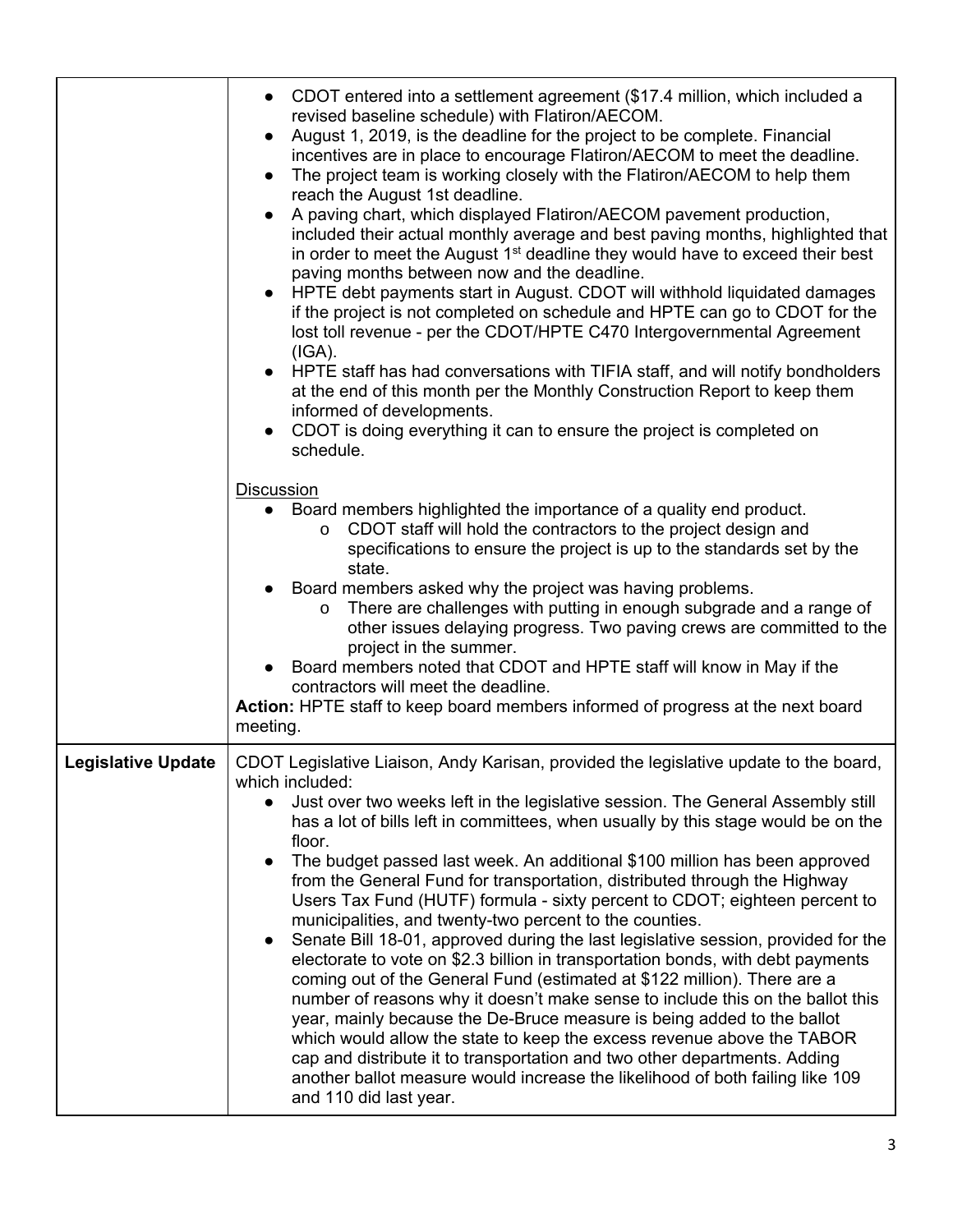|                                                  | Colorado Clean Pass Act, which allowed additional electric vehicles into HOV<br>$\bullet$<br>lanes for a reduced cost, failed in the Finance Committee this week.                                                                                                                                                                                                                                                                                                                                                                                                                                                                                                                                                                                                                                                                                                                                                                                                                                                 |
|--------------------------------------------------|-------------------------------------------------------------------------------------------------------------------------------------------------------------------------------------------------------------------------------------------------------------------------------------------------------------------------------------------------------------------------------------------------------------------------------------------------------------------------------------------------------------------------------------------------------------------------------------------------------------------------------------------------------------------------------------------------------------------------------------------------------------------------------------------------------------------------------------------------------------------------------------------------------------------------------------------------------------------------------------------------------------------|
| <b>Sales Tax Update</b>                          | Assistant Attorney General, Andrew Gomez, provided an update to the board on<br>compliance with sales tax legislation. The report included the following:<br>Previously, online retailers needed to collect and remit sales tax based on the<br>location of the business's address only, and not the location of the customer's<br>address who purchased the taxable good.<br>The new regulations compel online retailers that sell over \$100,000 annually,<br>like HPTE's transponder sales, to collect and remit sales tax based on the<br>jurisdiction's tax rate at the taxable good's place of delivery (the "Destination<br>Sourcing Rule").<br>HPTE collects sales tax on a few municipalities for the switchable<br>$\bullet$<br>transponders sent to customers currently, but to conform with the new<br>regulations, HPTE will potentially have to collect sales tax for over 700 taxing<br>jurisdictions in Colorado alone.<br>There are vendors that can carry out this task on HPTE's behalf, which |
|                                                  | requires an additional cost and necessitates increasing the overall cost of the<br>transponder, based on a break-even analysis conducted by HPTE staff that<br>was included in the board documentation.<br><b>Discussion</b><br>Board members discussed the range of options listed in the memo provided by<br>HPTE staff, which included:<br>Not charging a fee for transponders.<br>$\circ$<br>Raising the price of transponders to cover the added cost of calculating<br>$\circ$<br>and remitting sales tax.<br>Selling transponders at the CDOT regional offices.<br>$\circ$<br>Creating a deposit system.<br>$\circ$<br>Board members and HPTE staff discussed the increased likelihood of the                                                                                                                                                                                                                                                                                                              |
|                                                  | number of people cheating rising exponentially above the current ten to fifteen<br>percent leakage rate if the transponders were given away for free.<br>Board members discussed having a technology solution for this challenge in<br>the future. HPTE staff highlighted that current technology is available to self-<br>declare HOV use via a phone app, which is being used in other states, but the<br>GPS technology isn't accurate enough to detect when a vehicle is in the<br>Express Lane. HPTE staff will review this and come back to the board with<br>possible technology options later this year.<br>Board members agreed with the staff recommendation (raising the price of<br>transponders to cover the added cost).                                                                                                                                                                                                                                                                            |
|                                                  | Action: Upon a motion by Vice Chair Gifford and second by Director Khokhryakova<br>the HPTE Board unanimously approved the staff recommendation to raise the price of<br>transponders from \$15 to \$18 to cover the added cost.                                                                                                                                                                                                                                                                                                                                                                                                                                                                                                                                                                                                                                                                                                                                                                                  |
| <b>Consent Agenda</b><br><b>Resolutions #293</b> | Action: Upon a motion by Director Gilliland, and second by Vice Chair Gifford, a vote<br>was conducted, and the Consent Agenda Resolution #293 was unanimously<br>approved.                                                                                                                                                                                                                                                                                                                                                                                                                                                                                                                                                                                                                                                                                                                                                                                                                                       |
| <b>C-470 Express</b><br><b>Lane Staffing</b>     | HPTE Tolling Operations Manager, Kelly Brown, presented to the HPTE Board on the<br>staffing needs and staffing plan for the C-470 Express Lanes that are expected to                                                                                                                                                                                                                                                                                                                                                                                                                                                                                                                                                                                                                                                                                                                                                                                                                                             |